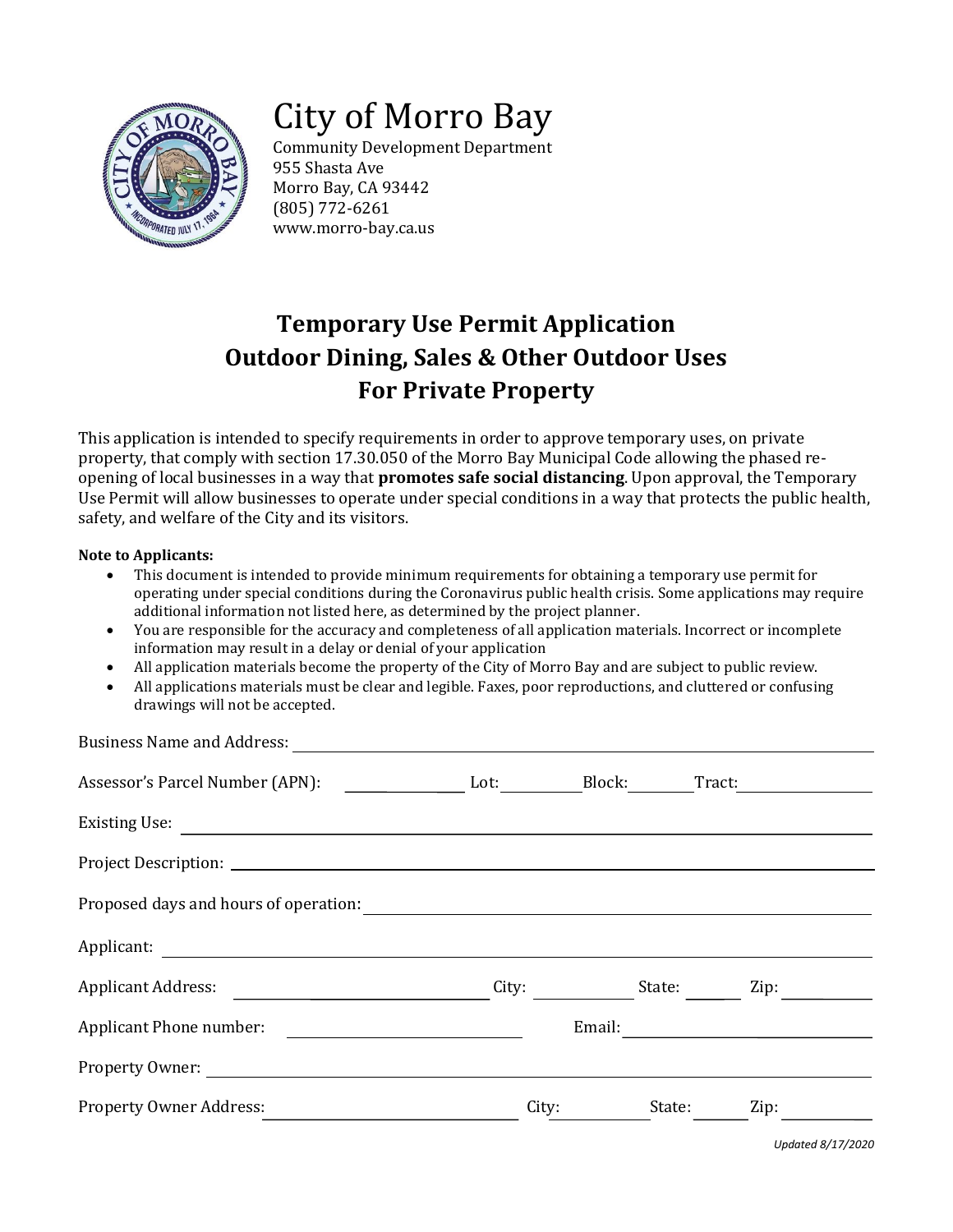By signing and submitting this application, the Applicant:

- 1. Acknowledges that acceptance of this application does not imply approval/authorization of this request and that this application may be denied or that conditions may be attached to this approval to assure compliance with applicable Municipal Code requirements.
- 2. Agrees to comply with the State of California and/or County of San Luis Obispo recommendations for business reopening and social distancing for as long as those orders remain in effect. County Reopening Link: <https://www.emergencyslo.org/en/reopening.aspx>
- 3. Understands that any failure to adhere to the State's or County's guidelines will result in disciplinary action which may include, but not be limited to, the immediate suspension of the Permit.
- 4. Understands that permit approval for the new outdoor seating/retail or other special operating conditions will last for a maximum of 6-months from permit issuance with the ability extend the permit for an additional 6-months at the discretion of the Community Development Director.
- 5. Understands that the temporary use authorized by this permit is at my own risk and agrees to defend, indemnify, release and hold harmless the City, its City Council, boards, commissions, officers and employees from and against any and all claims, demands, obligations, damages, actions, causes of action, suits, losses, judgments, fines, penalties, liabilities, costs and expenses (including without limitation, attorney's fees, disbursements and court costs) of every kind and nature whatsoever which may arise from or in any manner relate (directly or indirectly) to the temporary use permit activities. This indemnification shall include, but not be limited to, damages awarded against the City, if any, costs of suit, attorneys' fees, and other expenses incurred in connection with such claim, action, or proceeding whether incurred by the permittee, City, and/or the parties initiating or bringing such proceeding.
- 6. Agrees to comply with all requirements of Resolution 75-20, Exhibit B as approved by the Morro Bay City Council on August 11, 2020.
- 7. Declares under penalty that the foregoing statements and answers and all the data information, documents and evidence herewith submitted are to the best of the Applicant's knowledge and belief, true and correct.

| Applicant's signature:      | Date |
|-----------------------------|------|
| Property owner's signature: | Date |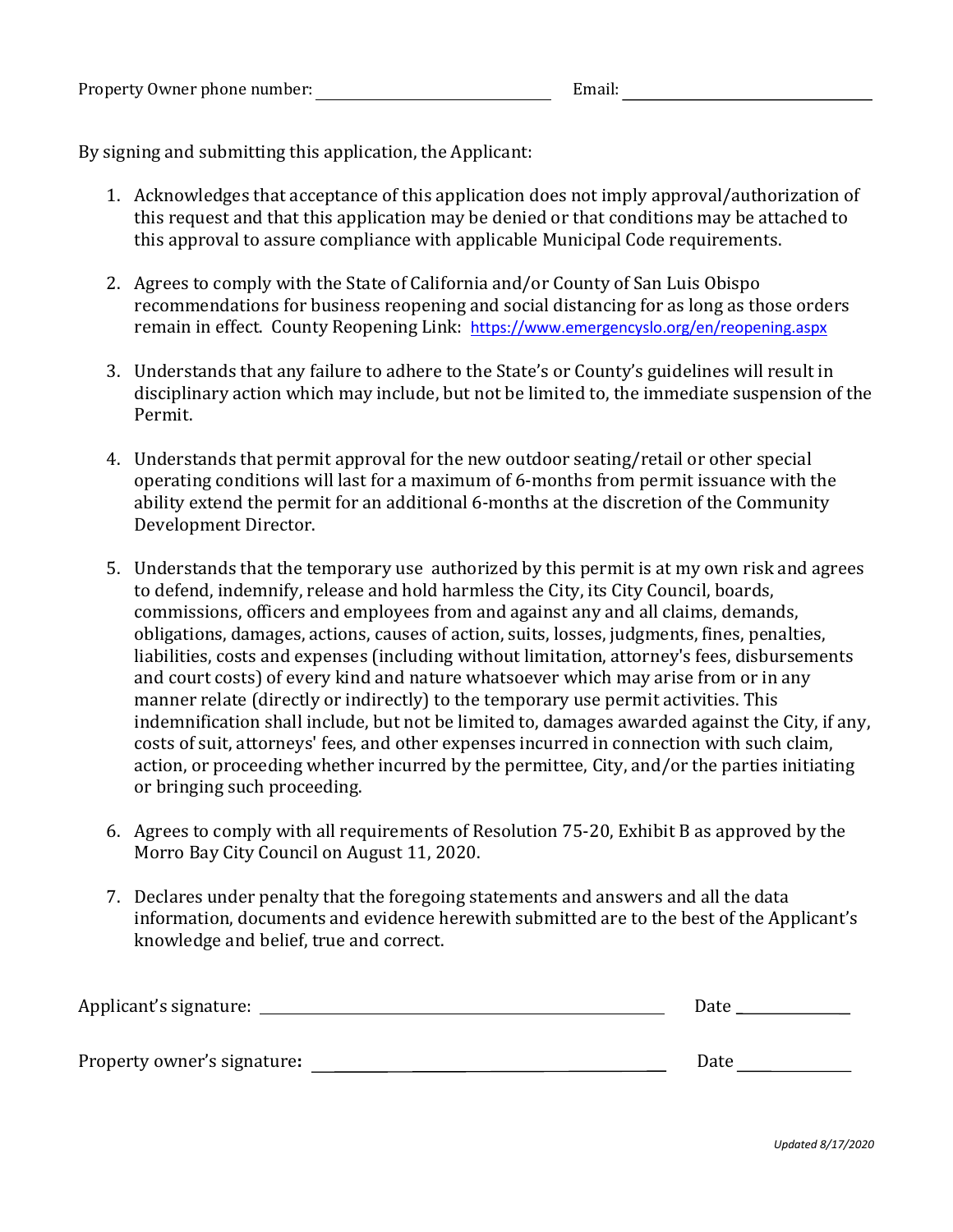# **Temporary Use Permit Submittal Requirements General Requirements**

Three copies of all application materials for Planning, Public Works, and Fire Department review and an electronic copy. **Site plans should be minimum of 8.5"x11".**

*Note these are the minimum submittal requirements. Additional information may be required to fully evaluate your application following initial review by staff. If you have any questions, please contact Planning staff prior to submitting an application.*

**Fee:** No Fee required

#### **Site Plan (may be hand-drawn or a satellite image with information overlaid)**

□ Clear dimensioned site plan showing north arrow and scale

 $\Box$  Label all street names and abutting streets on site plan

 $\square$ Specified Areas for the temporary use, such as patios, entryways, onsite sidewalks, parking lots, etc.

 $\Box$ Locations and dimensions of all:

- Outdoor dining tables that comply with social distancing requirements. Refer to San Luis Obispo Reopening plan for guidance: <https://www.emergencyslo.org/en/reopening.aspx>
- Sales areas
- Outdoor Use Area
- Pedestrian walkways (maintaining a minimum of 4' of sidewalk access)
- Vehicle entry and exit paths, etc.
- Distance from existing structures
- Location of required outdoor trash receptacles
- **\*Please note that ADA parking areas or access paths cannot be blocked by temporary outdoor seating\***

## **Other Required Information**

 $\Box$  Written narrative of business operation and proposed concept for social distancing

 $\Box$ Plan for collection and disposal of all trash and recycling generated from business operations. Disposal shall not be in public trash or public recycle facilities.

 $\Box$  Proposed signage, including size of each sign, proposed location, and method of attachment or display.

 $\Box$  City of Morro Bay business license.

 $\Box$  Applicant shall be required to enter into an agreement with the City to indemnify, defend and hold harmless the City of Morro Bay, and its officers, agents and employees. The indemnification language will be included in the Temporary Use Permit.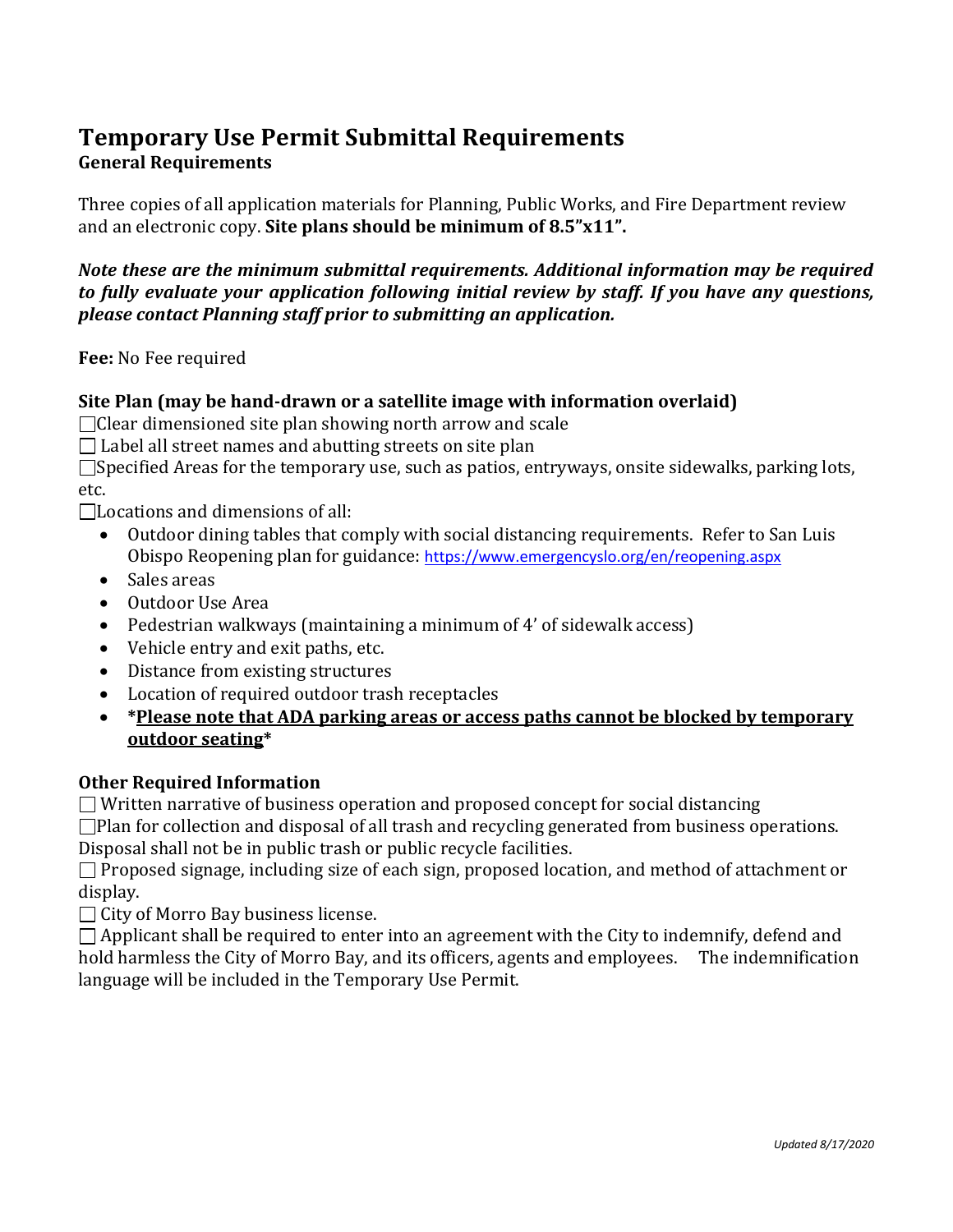# Resolution 75-20, Exhibit B

Temporary Use Permit Program for Establishment of Outdoor Sales,Dining and Other Uses on Private Property

# **General Requirement**

The TUP program will be administered consistent with the following requirements:

- 1. All permits issued under this program shall comply with Section 17.30.050 of the Morro Bay Municipal Code (Temporary Use Permits).
- 2. To encourage temporary use of private outdoor spaces for dining,retail sales or other commercial uses. All associated off street parking requirements shall be temporarily waived for the effective period of the permit.
- 3. Applicant shall be authorized to utilize up to 50% of existing parking lot space for outdoor seating,sales or other commercial uses, with all associated parking requirements waived for the effective period of the permit.
- 4. TUP's shall be valid for an initial period of 6-months with the ability for the Community Development Director to extend the TUP for an additional 6-months upon application by the applicant
- 5. The \$292 administrative TUP fee is waived for the TUP program

# **Site Plan Requirements**

# **Site Plan (may be hand-drawn or a satellite image with information overlaid)**

- 1. Clear dimensioned site plan showing north arrow and scale
- 2. Label all street names and abutting streets on site plan
- 3. Identify areas for the temporary use, such as patios, entryways, sidewalks, parking lots, etc.

## **Locations and dimensions of all:**

- 1. Outdoor dining tables that comply with 6-foot social distancing requirements,
- 2. Outdoor sales/use areas,
- 3. Pedestrian walkways (maintaining a minimum of 4' of sidewalk access),
- 4. Vehicle entry and exit paths, etc.
- 5. Distance from existing structures
- 6. ADA parking areas or access paths cannot be blocked by temporary outdoor uses

# **Other Required Information**

- 1. Written narrative of business operation and proposed concept for social distancing
- 2. Plan for collection and disposal of all trash and recycling generated from business operations. Businesses placing tables and chairs outside shall be required to provide outdoor trash receptacles. Disposal shall not be in public trash or public recycle facilities.